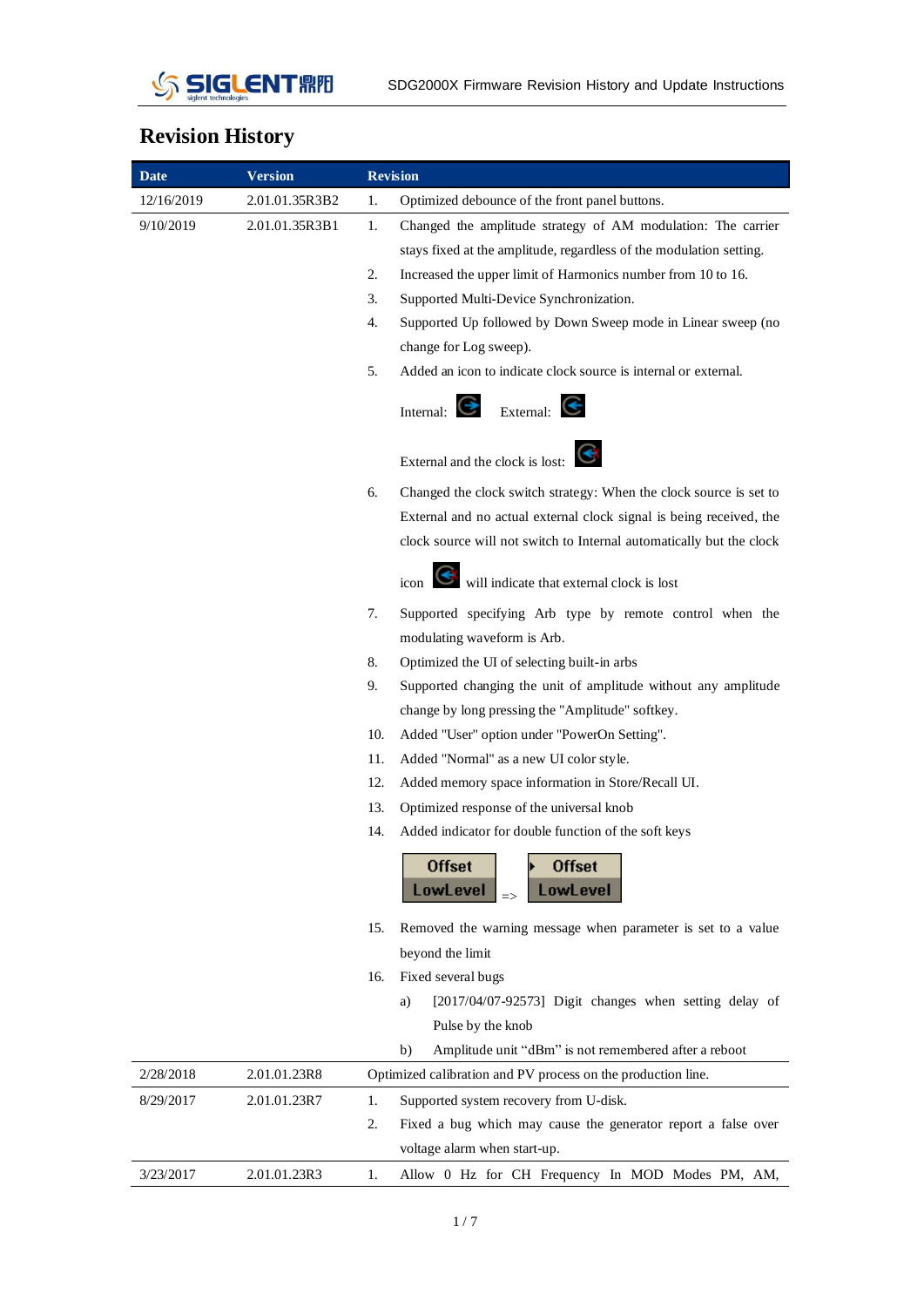

SDG2000X Firmware Revision History and Update Instructions

| Date      | <b>Version</b> | <b>Revision</b>                                                                                |  |  |
|-----------|----------------|------------------------------------------------------------------------------------------------|--|--|
|           |                | DSB-AM, ASK, PSK                                                                               |  |  |
|           |                | 2.<br>Allow MOD frequency $>$ CH Frequency In MOD Modes PM, DSB<br>AM, ASK                     |  |  |
|           |                | 3.<br>Allow DSB-AM, AM MOD Modes In TrueArb Mode                                               |  |  |
|           |                | 4.                                                                                             |  |  |
|           |                | Up Followed by Down Sweep Mode is Supported in Linear Sweep                                    |  |  |
|           |                | (No Change for Log Sweep)                                                                      |  |  |
|           |                | Added ARB waveform name to display, allowing<br>5.<br>user to know what Arb waveform is loaded |  |  |
|           |                | Fixed some bugs<br>6.                                                                          |  |  |
|           |                | Arb Waveforms In DDS Mode Have One (Small) Glitch Per<br>c)                                    |  |  |
|           |                | Cycle                                                                                          |  |  |
|           |                | Built in Ramp waveform has a flat spot issue at the rising<br>d)                               |  |  |
|           |                | slope zero crossing right at the SYNC pulse.                                                   |  |  |
|           |                | Power Up Last Does Not Remember SRate/Frequency<br>e)<br>Setting                               |  |  |
|           |                | f)<br>MOD Type = DSB AM Has Amplitude Issues                                                   |  |  |
| 9/30/2016 |                | Permit setting the frequency to 0. 0 Hz would mean that the DDS                                |  |  |
|           | 2.01.01.22R5   | 1.                                                                                             |  |  |
|           |                | accumulated phase word would be held/not change with time.                                     |  |  |
|           |                | 2.<br>Fixed some bugs                                                                          |  |  |
|           |                | Single Channel AM Modulation Output Amplitude Is 9.3%<br>a)<br>Low                             |  |  |
|           |                | Manual trigger can not trigger both channels at the same time<br>b)                            |  |  |
|           |                | SW bug regarding the modulation with noise<br>c)                                               |  |  |
|           |                | Frequency Coupling/Phase Lock Does Not Work in TrueArb<br>d)                                   |  |  |
|           |                | Instrument Powers Up With Wrong Waveforms<br>e)                                                |  |  |
|           |                | TrueArb mode CH Coupling<br>Bug<br>When<br>f)<br>Entering                                      |  |  |
|           |                | Samples/Sec                                                                                    |  |  |
|           |                | Display graphic error for displayed wave shape<br>$\mathbf{g}$                                 |  |  |
|           |                | h)<br>Can not save the last state after the update                                             |  |  |
| 6/16/2016 | 2.01.01.21R2   | 1.<br>Added Waveform Combination function, to support combining ch1                            |  |  |
|           |                | and ch2 from internal to generate complex signals such as sine $+$                             |  |  |
|           |                | noise and two-tone.                                                                            |  |  |
|           |                | The set path: Utility   Output Setup   Wave Combine                                            |  |  |
|           |                | Added mode selection: "Pase-Locked"and "Independent".<br>2.<br><i>In</i>                       |  |  |
|           |                | "Pase-Locked" mode the generator resets both channels every time                               |  |  |
|           |                | frequency is<br>changed<br>to<br>maintain<br>synchronization<br>the                            |  |  |
|           |                | automatically. In "Independent" mode the generator will not reset                              |  |  |
|           |                | any channel when the frequency is changed; the phase difference                                |  |  |
|           |                | between channels is random.                                                                    |  |  |
|           |                | The set path: Utility   mode                                                                   |  |  |
|           |                | Fixed some bugs<br>3.                                                                          |  |  |
|           |                | Can not delete files with illegal characters<br>$\ddot{1}$                                     |  |  |
|           |                | In burst mode, press the soft key for cycles, it changes to<br>$\ddot{1}$                      |  |  |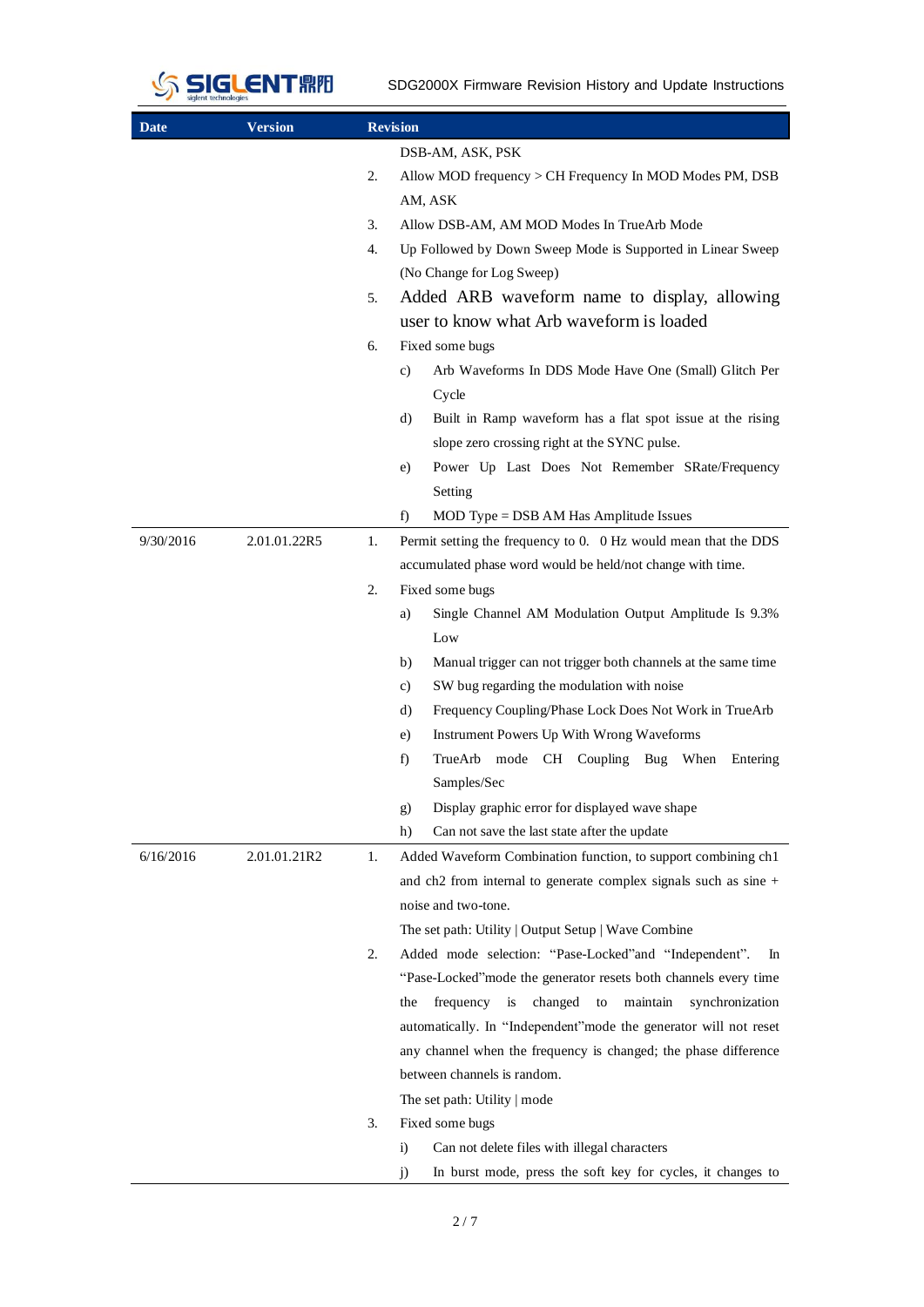

SDG2000X Firmware Revision History and Update Instructions

| Date       | <b>Version</b>        |    | <b>Revision</b>                                                       |
|------------|-----------------------|----|-----------------------------------------------------------------------|
|            |                       |    | infinite right off the bat                                            |
|            |                       |    | External modulation input inverted compared to convention<br>$\bf k$  |
|            |                       |    | Can not remember the clock source setting<br>$\mathbf{D}$             |
|            |                       |    | Some unexpected glitches when enabling the output or<br>m)            |
|            |                       |    | change the parameters                                                 |
| 1/16/2016  | 2.01.01.17R5          | 1. | Added statistic function in counter mode                              |
|            | <b>NOTE:</b><br>After | 2. | Supported using method 2 from our "generating mulitphase              |
|            | being updated to      |    | waveforms"<br>application<br>(refer<br>note<br>to                     |
|            | this release, the     |    | http://www.siglentamerica.com/prodcut-pxzl.aspx?id=90&tid=16&         |
|            | generator cannot      |    | $T=2$ ) to synchronize 2 units of SDG2000X                            |
|            | be backward to        | 3. | Fixed some bugs                                                       |
|            | previous releases     |    | A bug in file system could cause the generator never<br>$\mathbf{n}$  |
|            | any more              |    | startup                                                               |
|            |                       |    | DHCP does not run at power up<br>$\circ$ )                            |
|            |                       |    | Channel lock phase can be wrong in modulation sometimes<br>p)         |
|            |                       |    | Error in calculation of frequency deviation in counter mode<br>q)     |
|            |                       |    | Instrument does not allow CH1 and CH2 to both use the<br>r)           |
|            |                       |    | external input for the modulation source simultaneously in            |
|            |                       |    | tracking mode                                                         |
|            |                       |    | Downward compatibility of .xml state file<br>s)                       |
|            |                       |    | Unable to delete files with uncommon character(s) in their<br>t)      |
|            |                       |    | names                                                                 |
| 11/30/2015 | 2.01.01.16R2          | 1. | Added phase deviation option in channel tracking mode                 |
|            |                       | 2. | Optimized the User Interface, including save/recall, arb, etc.        |
|            |                       | 3. | Supported long pressing the Output key to switch the load between     |
|            |                       |    | 50ohm and HiZ                                                         |
|            |                       | 4. | Supported to autosave the imported binary file (*.bin).               |
|            |                       | 5. | Fixed some bugs                                                       |
|            |                       |    | Unexpected change on Phase difference between channels in<br>a)       |
|            |                       |    | sweep mode when switching the style between linear and log            |
|            |                       |    | b)<br>Channels not aligned when the frequency of one channel is       |
|            |                       |    | integral multiple of another                                          |
|            |                       |    | Wrong sweep profile when using manual trigger<br>c)                   |
|            |                       |    | Unexpected reset on output when setting illegal parameters<br>d)      |
|            |                       |    | Unstable waveform at the beginning of after enabling the<br>e)        |
|            |                       |    | output                                                                |
|            |                       |    | f)<br>Display error when switching between TrueArb and DDS in         |
|            |                       |    | Arb mode                                                              |
|            |                       |    | Frequency deviation display problem in Counter mode<br>g)             |
|            |                       |    | Wrong project name in system information<br>h)                        |
|            |                       |    | When pressing the waveform button, the parameter button<br>$\ddot{1}$ |
|            |                       |    | flashes                                                               |
|            |                       |    | Unable to set variable load value without touch screen<br>j)          |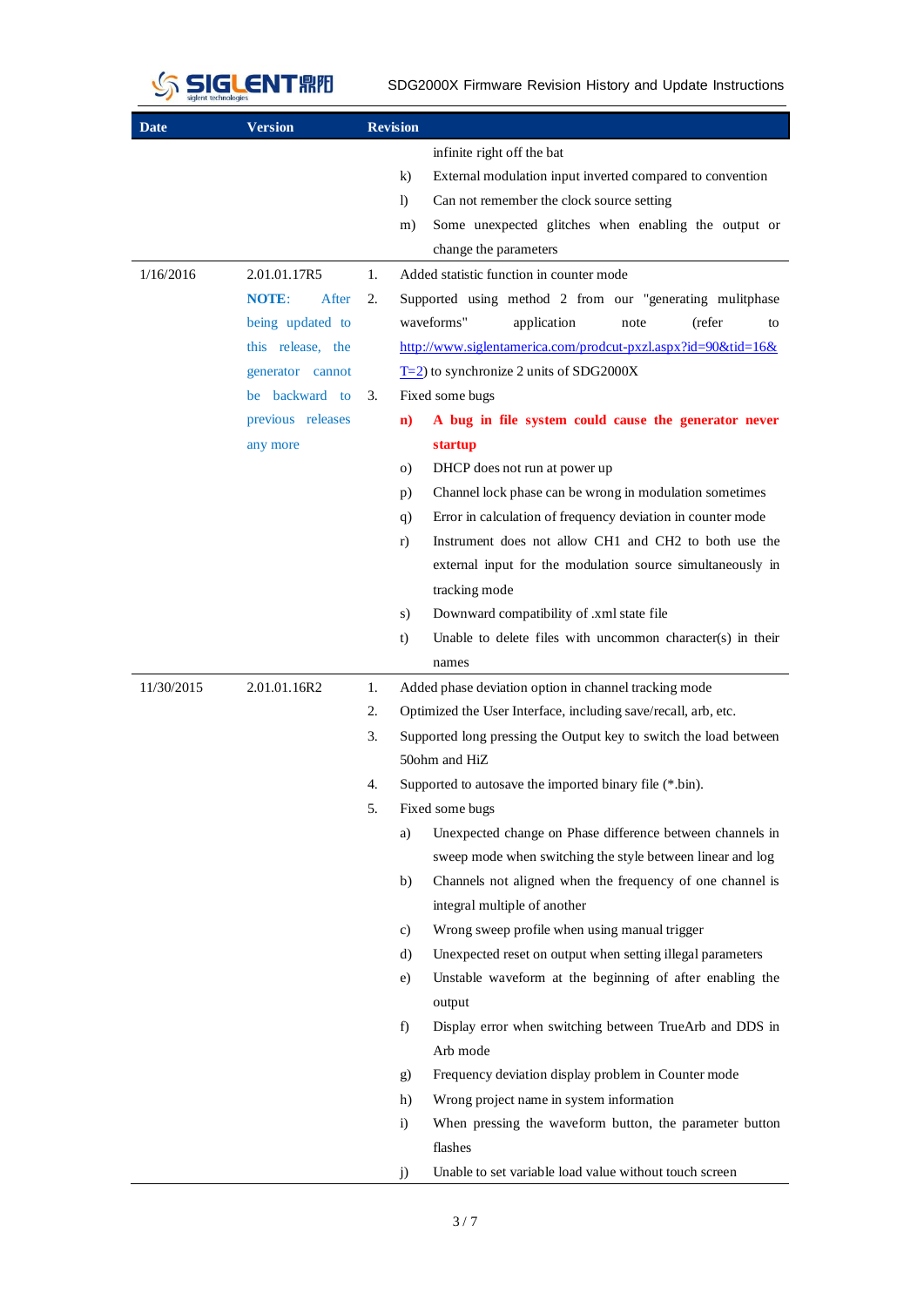

SDG2000X Firmware Revision History and Update Instructions

| Date      | <b>Version</b> | <b>Revision</b> |                                                                          |  |  |
|-----------|----------------|-----------------|--------------------------------------------------------------------------|--|--|
|           |                | $\bf k$         | Unexpected digit jumping when setting parameters with the                |  |  |
|           |                |                 | knob                                                                     |  |  |
|           |                | $\mathbf{D}$    | Set CH2 to invert and then do a system $\rightarrow$ default, the option |  |  |
|           |                |                 | will return to "normal", but the signal will stay inverted.              |  |  |
| 9/30/2015 | 2.01.01.15R2   | 1.              | Supported adjustable noise bandwidth                                     |  |  |
|           |                | 2.              | Supported harmonic                                                       |  |  |
|           |                | 3.              | Added some built-in arbs, so the number of arb types increased to        |  |  |
|           |                | 196             |                                                                          |  |  |
|           |                | 4.              | Fixed some bugs                                                          |  |  |
| 8/27/2015 | 2.01.01.12R1   |                 | The first formal release                                                 |  |  |
|           |                |                 |                                                                          |  |  |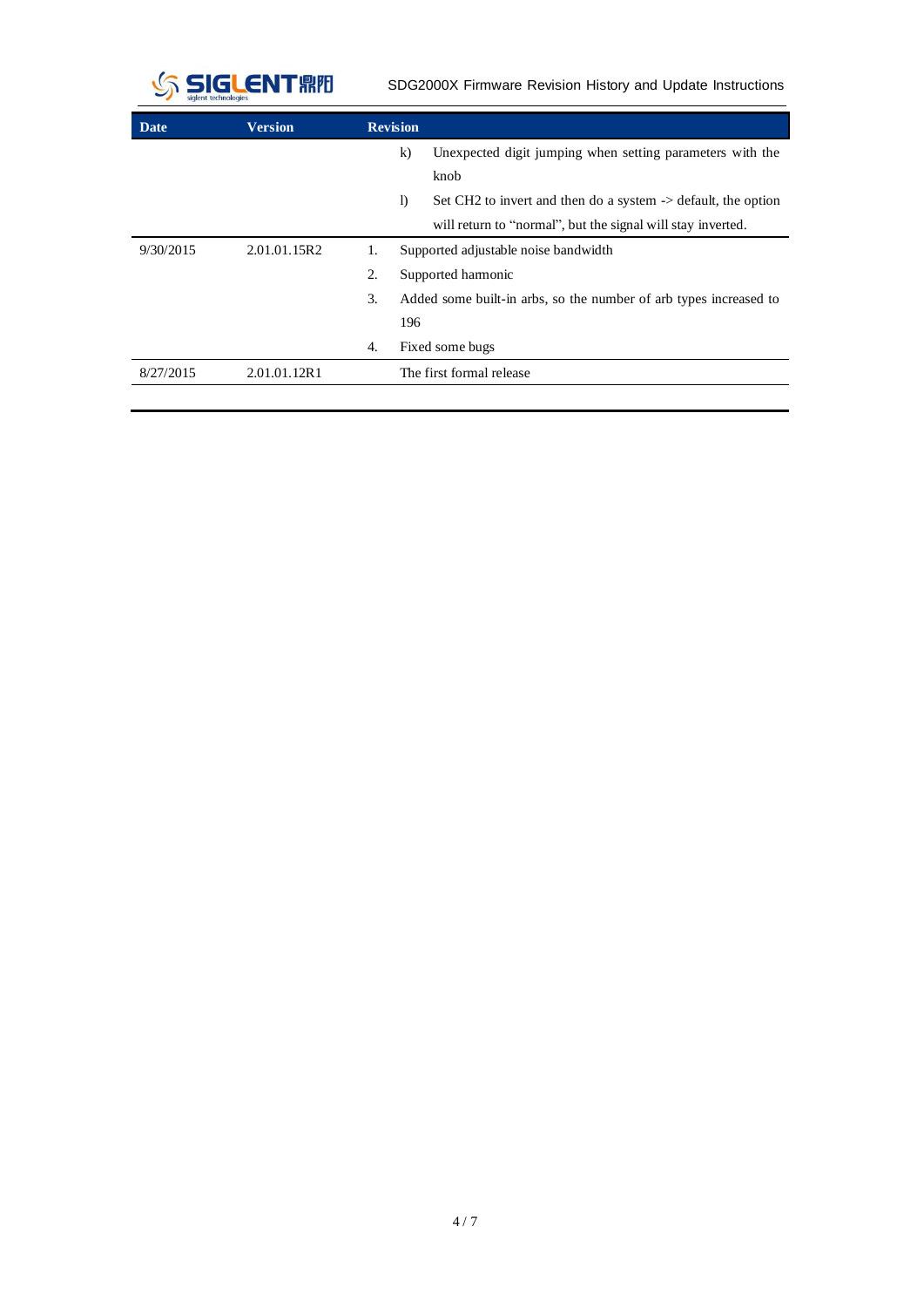

## **Compatibility between Versions**

| <b>Object Version</b> | <b>Compatibility</b>                                   |
|-----------------------|--------------------------------------------------------|
| 2.01.01.35R3B2        | Tested.                                                |
| 2.01.01.35R3B1        | Tested.                                                |
| 2.01.01.35R3B1        | Tested.                                                |
| 2.01.01.23R8          | Tested.                                                |
| 2.01.01.23R8          | Tested.                                                |
| 2.01.01.23R8          | Tested.                                                |
| 2.01.01.23R8          | Tested.                                                |
| 2.01.01.23R8          | Tested.                                                |
| 2.01.01.23R8          | Tested.                                                |
| 2.01.01.23R8          | Not compatible. Please update to 2.01.01.17R5 at first |
| 2.01.01.23R8          | Not compatible. Please update to 2.01.01.17R5 at first |
| 2.01.01.23R8          | Not compatible. Please update to 2.01.01.17R5 at first |
|                       |                                                        |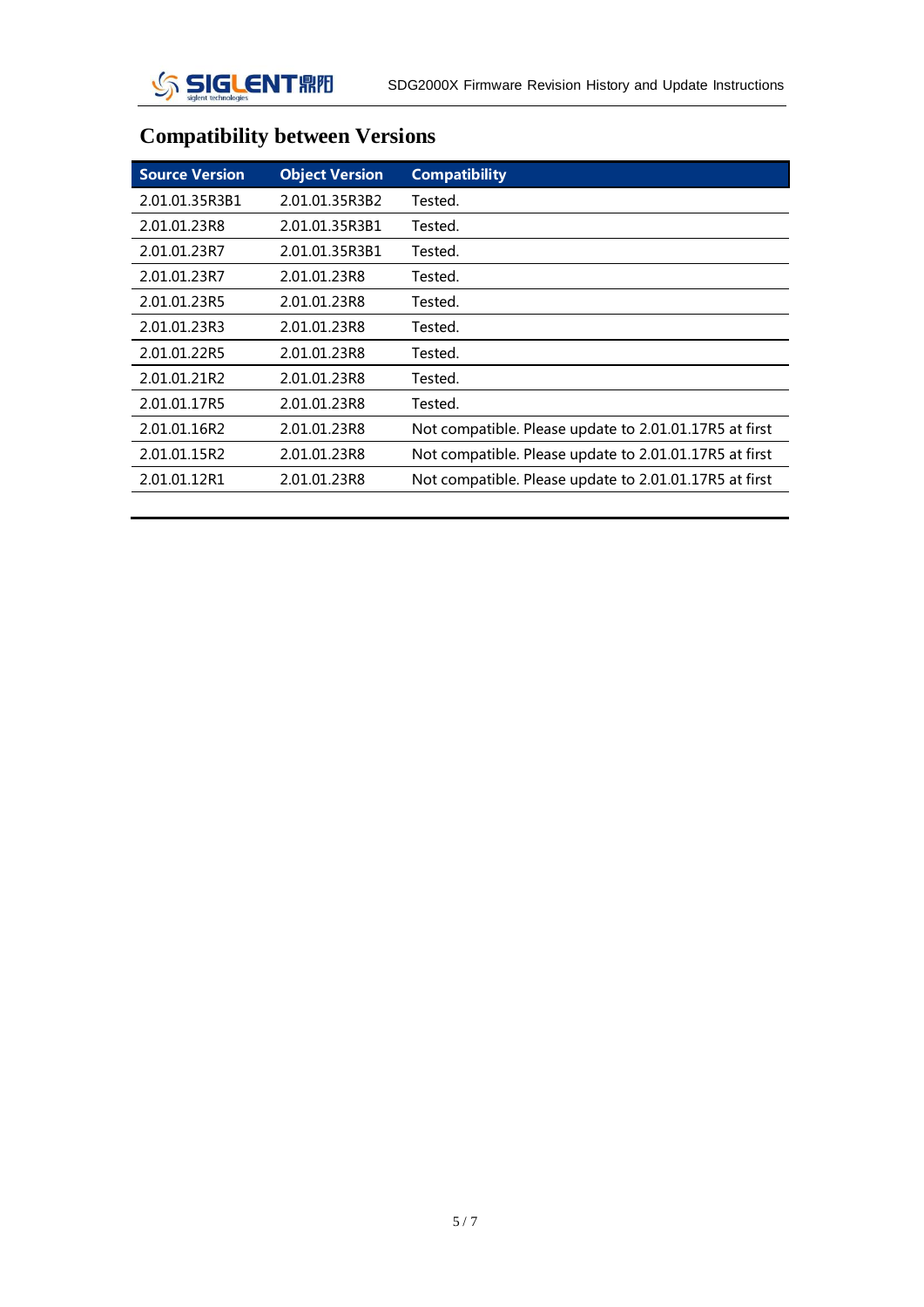

## **Update Instructions**

## **WARNING: DO NOT shut off the instrument until the update is completed.**

1. Copy the update file (\*.ads) to a FLASH type U-disk, and then connect the U-disk to the USB host port of the instrument.



2. Press the Utility key on the front panel, and then softkey "System ->Page 1/2 -> Firmware Update", to enter the interface of the file browser.

| <b>Browse</b> |        | Cancel        |
|---------------|--------|---------------|
|               | Recall | <b>Delete</b> |

3. Select " USB Device" thru the knob on the front panel, press "Browse", and then select the correct ads file using the knob